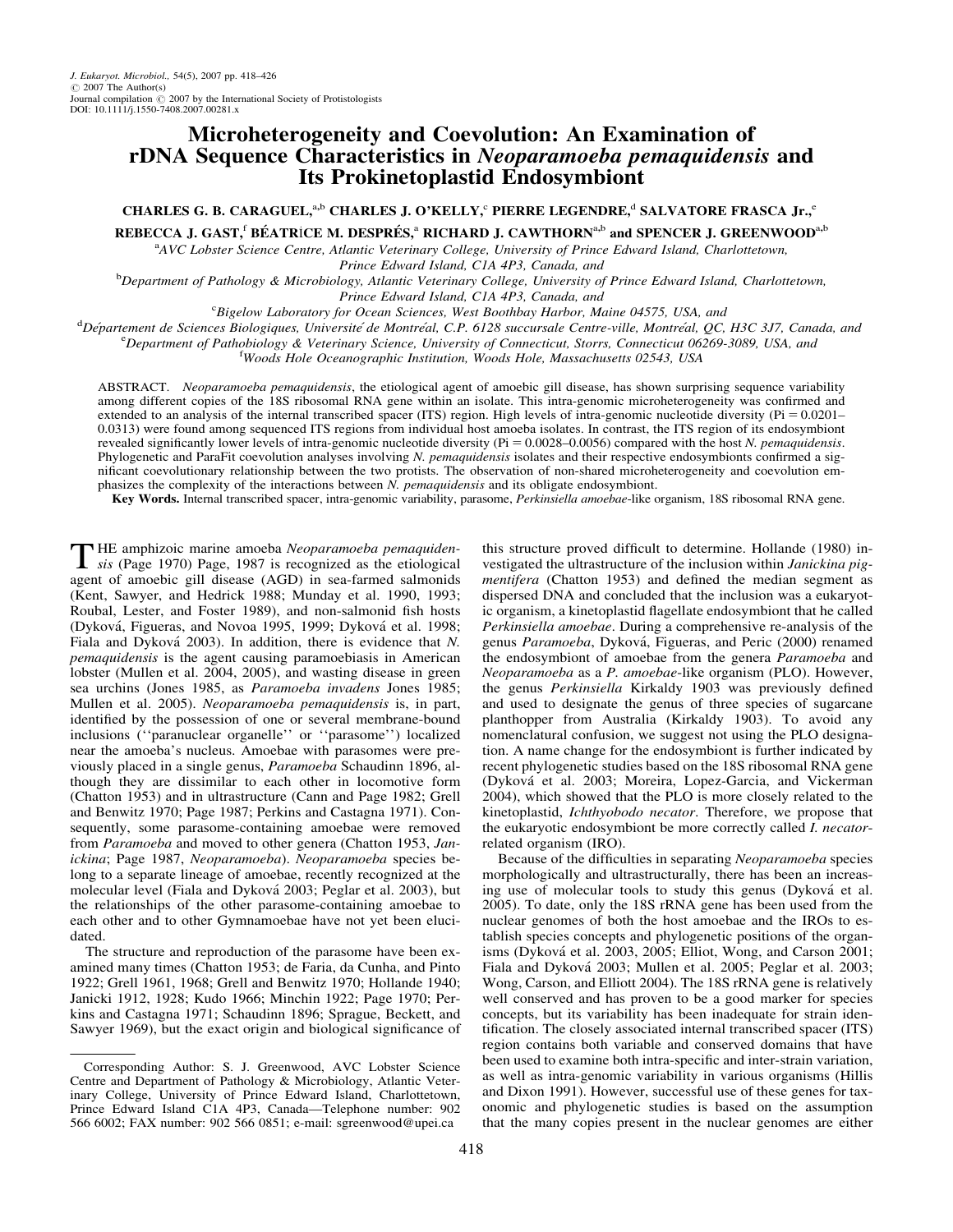completely homogeneous in primary sequence or have relatively rare alternate alleles with only small divergence from the most frequent allele. This assumption may not be appropriate for Neoparamoeba nuclear genomes, since Dyková et al. (2005) found more nucleotide differences among copies of the 18S rRNA gene from a single Neoparamoeba isolate (microheterogeneity) than is typical for eukaryotes. If this level of microheterogeneity also exists in the ITS1 and ITS2 sequences, it may limit the utility of this region of DNA for strain identification and detection purposes.

In this study, we undertook an investigation of the intra-specific variability of the ITS region and estimated the level of sequence microheterogeneity of nuclear and IROs from six N. *pemaquiden*sis isolates. Additionally, informative sites obtained from sequences allowed for parallel phylogenetic studies, which have led to a better understanding of the interactions between N. pemaquidensis and its endosymbiont.

#### MATERIALS AND METHODS

Amoeba isolates and cultures. Six isolates of N. pemaquidensis and one of Neoparamoeba aestuarina (Page 1970) Page, 1987 were obtained from private and public culture collections (Table 1). The two Culture Collection of Algae and Protozoa (CCAP) isolates were grown in MY75S agar medium at room temperature (19 °C–22 °C). The American Type Culture Collection (ATCC) isolates were cultured in ''ATCC medium 994'' agar medium at room temperature (19 °C–22 °C) bacterized with Klebsiella pneumoniae. Two urchin amoebae (UA1 and UA6) isolated from green sea urchins (Strongylocentrotus droebachiensis) in the Gulf of Maine were cultivated at  $15^{\circ}\text{C}$  in L1 agar medium and fed with Enterobacter aerogenes. The cultures of N. aestuarina were maintained in liquid ''ATCC medium 994'' at room temperature  $(19 \degree C - 22 \degree C)$ .

Clonal culture procedure. The UA6 isolate of N. pemaquidensis was subcloned from a 10-day-old L1 agar plate culture by serial dilution to achieve clonal cultures derived from a single amoeba. Briefly, a swab of amoebae was suspended in a 10-µl drop of L1 liquid medium on a sterile transparent support. A serial dilution of the amoebae was performed using  $5 \mu l$  of amoeba suspension added to an equal volume of L1 liquid medium under an inverted microscope and repeated until the number of amoebae present in the suspension was less than five. At this point, a single amoeba was transferred into a new 5-µl drop of L1 medium. Visualization under microscopy confirmed the presence of a single amoeba before transfer to a new L1 agar plate in a

laminar-flow hood. Agar plates of clonal cultures were maintained at  $15^{\circ}$ C for 2 wk before DNA extraction.

Genomic DNA extraction. Amoebae were detached from the agar using 2 ml of sterile seawater spread directly on plates. Cell suspensions were collected by centrifugation for  $5$  min at  $6,500$  g. DNA was extracted using the GenElute<sup>TM</sup> Mammalian Genomic DNA Miniprep Kit (Sigma-Aldrich Ltd. Oakville, ON, Canada). DNA concentration was determined spectrophotometrically and quality was assessed by electrophoretic separation in a 0.8% agarose gel containing  $0.5 \mu$ g/ml ethidium bromide.

Amplification and sequencing of ITS region. The ITS region of Neoparamoeba spp. was amplified using universal eukaryote primers NLF 1624/20/SSU rDNA (5'-TTTGYACACACC GCCCGTCG-3'), positioned on the 3'-end of the 18S rRNA gene and NLR 204/21 (5'-ATATGCTTAARTTCAGCGGGT-3'), positioned on the 5'-end of the 28S rRNA gene (Van der Auwera, Chapelle, and De Wachter 1994). Approximately 10–50 ng of genomic DNA were amplified in a 50-µl reaction containing 5 pmol of each primer NLF 1624/20/SSU rDNA and NLR 204/21 in the presence of the following reagents (Fermentas International Inc., Burlington, ON, Canada):  $200 \mu M$  of each dNTP (A, G, C and T), 1.5 mM  $MgCl<sub>2</sub>$ , 10  $\times$  PCR buffer (10 mM Tris-HCl, pH 8.8, 50 mM KCl and 0.8% [v/v] Nonidet P40), and 1.25 U of Taq DNA polymerase. Negative controls were included in each amplification experiment and consisted of the same reaction mixture, with molecular biology grade water (Sigma-Aldrich Ltd.) instead of template DNA. The amplification protocol was carried out in a MJ Research PTC-200 thermal cycler (Bio-Rad Laboratories Inc., Toronto, ON, Canada) under the following conditions: an initial denaturation at 94  $\degree$ C for 2.5 min, followed by 25 cycles consisting of denaturation at 94 °C for 1 min, annealing at 55 °C for 30 s, and extension at  $72^{\circ}$ C for 1 min. Final extension was at  $72^{\circ}$ C for 10 min.

The ITS region of IROs was amplified using a specific ITS forward primer IRO-F-ITS (5'-GCGCACTACAATGACAA  $AGTG-3'$ ) positioned on the 3'-end of the 18S rRNA gene and a universal eukaryote reverse primer ITS4 (5'-TCCTCCGCTTATT GATATGC-3'), positioned on the 5'-end of the 28S rRNA gene (Ristaino et al. 1998). Each  $50$ -µl reaction included 100 ng of genomic DNA with the same concentration of reagents as described above. Thermocycling conditions were as follows: an initial denaturation at  $94^{\circ}$ C for 2.5 min, followed by 30 cycles consisting of denaturation at 94 °C for 1 min, annealing at 50 °C for 30 s, and extension at 72 °C for 1 min. Final extension was at 72 °C for 10 min. Amplified ITS products were cloned directly into plasmid

Table 1. Neoparamoeba spp. isolates and corresponding endosymbiont *Ichthyobodo necator* related organism information.

| Isolate                | Identification                     | Origin                            | Location        |
|------------------------|------------------------------------|-----------------------------------|-----------------|
| <b>CCAP 1560/4</b>     | N. pemaquidensis                   | Environmental                     | Gwynedd, Wales  |
| <b>CCAP 1560/5</b>     | N. pemaquidensis                   | Environmental                     | Gwynedd, Wales  |
| UA <sub>1</sub>        | N. pemaguidensis                   | Strongylocentrotus droebachiensis | Maine, USA      |
| UA 6                   | N. pemaquidensis                   | S. droebachiensis                 | Maine. USA      |
| ATCC 30735             | N. pemaquidensis                   | Environmental                     | Virginia, USA   |
| ATCC 50172             | N. pemaguidensis                   | Oncorhynchus kisutch (AGD)        | Washington, USA |
| ATCC 50806             | Neoparamoeba aestuarina            | Environmental                     |                 |
| <b>IRO-CCAP 1560/4</b> | <i>I. necator</i> Related organism | N. pemaguidensis (CCAP 1560/4)    | Gwynedd, Wales  |
| <b>IRO-CCAP 1560/5</b> | <i>I. necator</i> Related organism | N. pemaguidensis (CCAP 1560/5)    | Gwynedd, Wales  |
| IRO-UA 1               | <i>I. necator</i> Related organism | $N.$ pemaguidensis (UA 1)         | Maine. USA      |
| IRO-UA 6               | <i>I. necator</i> Related organism | $N.$ pemaquidensis (UA $6$ )      | Maine. USA      |
| <b>IRO-ATCC 30735</b>  | <i>I. necator</i> Related organism | N. pemaguidensis (ATCC 30735)     | Virginia, USA   |
| <b>IRO-ATCC 50172</b>  | <i>I. necator</i> Related organism | N. pemaguidensis (ATCC 50172)     | Washington, USA |
| IRO-ATCC 50806         | <i>I. necator</i> Related organism | N. aestuarina (ATCC 50806)        |                 |

AGD, amoebic gill disease; CCAP, Culture Collection of Algae and Protozoa; UA, urchin amoeba; ATCC, American Type Culture Collection; IRO, I. necator related organism.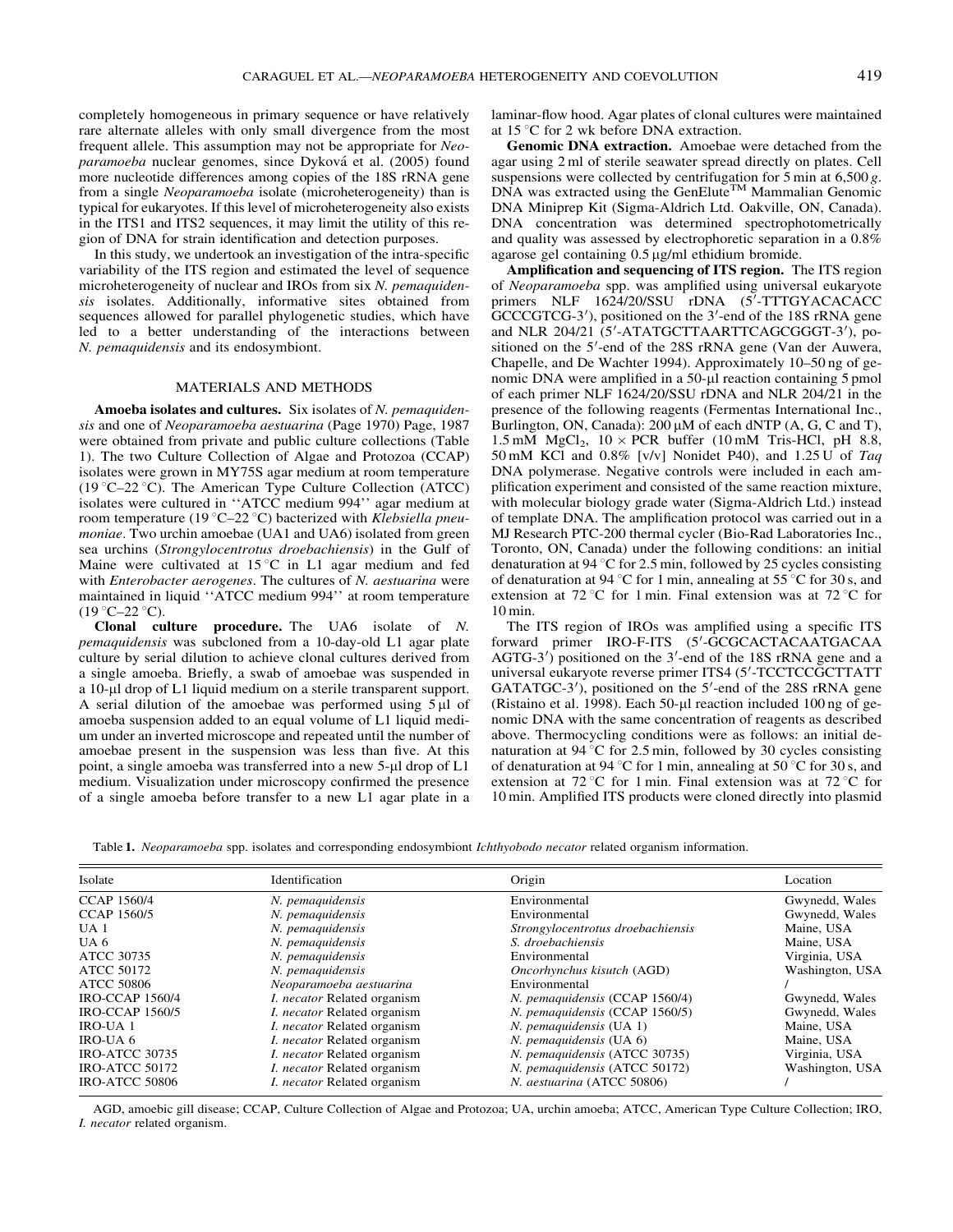pCR 2.1 using the TOPO TA Cloning<sup>®</sup> Kit (Invitrogen Canada Inc., Burlington, ON, Canada). Plasmids containing inserts were isolated and purified from recombinant Escherichia coli using the GenElute<sup>TM</sup> Plasmid Mini-Prep Kit (Sigma-Aldrich Ltd.). Plasmid inserts were sequenced using M13 forward and reverse primers on an ABI Prism 377 sequencer using Big-Dye<sup>TM</sup> terminators (Applied Biosystems Inc., Foster City, CA) at the Guelph Molecular Supercentre (Laboratory Services Division, University of Guelph, Ontario, Canada).

ITS region analysis. The quality of all sequence data was verified by examining electropherograms and confirming that only single peaks were present. Each sequence was identified by NCBI-BLAST (National Center for Biotechnology Information—Basic Local Alignment Search Tool) (Altschul et al. 1997) based on the 18S rRNA gene 3'-extremity to confirm the origin of the amplicon. Nucleotide sequence analysis was refined on the ITS region by removing the vector extremities. Internal transcribed spacer region sequences were assembled by multiple alignment using ClustalW algorithm in BioEdit (Hall 1999), then the 18S rRNA 3'-end (183 nucleotides for Neoparamoeba spp. and 335 nucleotides for IROs) and 28S rRNA 5'-end (21 nucleotides for Neoparamoeba spp. and 35 nucleotides for IROs) were removed. Estimations of the nucleotide diversity (Pi) and respective standard deviations (SD) were conducted using the DnaSP software (Rozas and Rozas 1999), according to Nei (1987). A regular statistical Z-test ( $\alpha$  = 0.05) was used to compare Pi's from different sequence sets. DnaSP was used to estimate the number of net nucleotide substitutions per site between strains (Da) with the Jukes and Cantor (JC) correction. Graphical analyses of Pi values were computed with DnaSP using a sliding window approach (window length: 20 base pairs (bp), step size: 10 bp) on the total length of the obtained sequences. The Arlequin software (Schneider, Roessli, and Excoffier 2000) was used to perform a hierarchical analysis of molecular variance (AMOVA) (Excoffier, Smouse, and Quattro 1992), using the Kimura 2-parameter distance method and considering the inter-strain level (four defined strains: CCAP, UA, ATCC 30735 and ATCC 50172), the inter-isolate within strain level (two isolates, CCAP 1560/4&5, within strain CCAP and two isolates, UA1 and UA6, within strain UA), and the intraisolate level.

Neighbor-joining (NJ), Kimura 2-parameter model with gaps and missing data handled by complete deletion and maximum parsimony (MP) phylogenies were constructed using MEGA-2 software (Molecular Evolutionary Genetics Analysis-2) (Kumar et al. 2001). Maximum likelihood (ML) phylogenies were constructed with PAUP<sup>\*</sup>4  $\beta$  program version 10 (Swofford 2003) using the GTR+G+I (N. paramoeba-ITS alignments) and  $HKY+G$ (IRO-ITS alignments) evolutionary model selected by the Akaike Information Criterion in ModelTest 3.7 (Posada and Crandall 1998). Statistical support for ML, MP, and NJ tree topologies were bootstrap-resampled 1,000 times (Felsenstein 1985). Bootstrap support values (%) of the ML, MP, and NJ analysis were superimposed on the 50% majority-rule consensus tree from the ML analysis.

A host:parasite coevolution test, using ParaFit (Legendre, Desdevises, and Bazin 2002), was conducted to test the null hypothesis  $(H<sub>0</sub>)$  that each IRO associates randomly with a host. The alternative hypothesis was that the individual host:IRO associations are not random but fixed according to the genetic distances within the two groups of organisms. This method combined the information from three data matrices: matrix A (0-1 data) contained a description of the observed host:parasite/relationship links, matrix  $\vec{B}$  contained principal coordinates (Gower 1966) with Lingoes correction (Legendre and Legendre 1998) representing the IRO genetic distances (Kimura 2-parameter), and matrix C contained principal coordinates representing the host genetic

distances. A matrix  $D = CA'B$  was computed, and a trace statistic was used to evaluate the hypothesis of coevolution through a test of significance incorporating 9,999 random permutations.

## RESULTS

Neoparamoeba pemaquidensis ITS region nucleotide variability. Eight clones of the ITS region were sequenced from PCR amplicons generated from each of six different N. pemaquidensis isolates, yielding a total of 48 ITS sequences accessible in Gen-Bank (Table 2).

CCAP isolates. The total length of the eight CCAP 1560/4 sequences varied from 748–752 bp with an intra-isolate nucleotide diversity (Pi) of 0.0201. For the eight CCAP 1560/5 sequences, the total length was 746–751 bp and the Pi was 0.0288. The difference between the two intra-isolate nucleotide diversities was minimally significant ( $P = 0.03$ ). Based on the alignment of the 16 sequences from the two CCAP isolates, no fixed nucleotide difference was observed and the estimation of the number of net nucleotide substitutions per site between the strains (Da) with the JC correction was  $-0.0003$ . Therefore, based on the ITS region, both the CCAP 1560/4 and CCAP 1560/5 isolates were considered to represent the same strain (renamed CCAP). The CCAP strain sequences had a Pi of 0.0238, not significantly different from the two CCAP isolates Pi's  $(P = 0.25$  and 0.21, respectively).

UA isolates. The total length of the eight UA1 sequences varied from 734–740 bp with a Pi of 0.0296. For the eight UA6 sequences, the total length was 731–740 bp and the Pi was 0.0311. No significant difference was observed between the two intra-isolate nucleotide diversities ( $P = 0.68$ ). Based on the alignment of the 16 sequences from the two UA isolates, no fixed nucleotide difference was observed  $(Da[JC] = -0.0001)$ . Therefore, based on the ITS region, both the UA1 and UA6 isolates were considered to represent the same strain (renamed UA). The UA strain sequences had a Pi of 0.0294, not significantly different from the two UA isolates Pi's  $(P = 0.94$  and 0.58, respectively). However, 53 fixed nucleotide differences have been observed between the sequences of the CCAP and UA strains  $(Da[JC] = 0.105)$ . The CCAP and UA strains were considered different based on the ITS region.

ATCC isolates. The total length of the eight ATCC 30735 sequences varied from 734–739 bp with an estimated Pi of 0.0216. For the eight ATCC 50172 sequences, the total length was 770– 785 bp and the Pi was 0.0313. Based on the alignment of the 16 sequences from the two ATCC isolates, 52 fixed nucleotide differences were observed. The Da(JC) was estimated at 0.095. The two isolates were considered different and represent separate strains. The ATCC 30735 isolate sequences also shared 48 fixed nucleotide differences when compared with the CCAP strain  $(Da[JC] = 0.086)$ ; and 31 when compared with the UA strain  $(Da[JC] = 0.057)$ . The ATCC 50172 sequences had 24 fixed nucleotide differences when compared with the CCAP strain  $(Da[JC] = 0.044)$ ; and 54 when compared with the UA strain  $(Da[JC] = 0.105).$ 

Based on the nucleotide divergence values, four distinct strains could be defined in this study: CCAP, UA, ATCC 30735, and ATCC 50172. High levels of microheterogeneity were present in the ITS1 and ITS2 regions compared with the low levels found within the ribosomal DNA genes (Fig. 1A).

AMOVA. The AMOVA confirmed that most of the variation came from inter-strain variability (76.6%), but also noteworthy was the intra-isolate variability (23.8%) (Table 3). The interisolate variability within strains was negative and not significantly different from zero. Negative variance components usually indicate an absence of genetic structure (Schneider et al. 2000).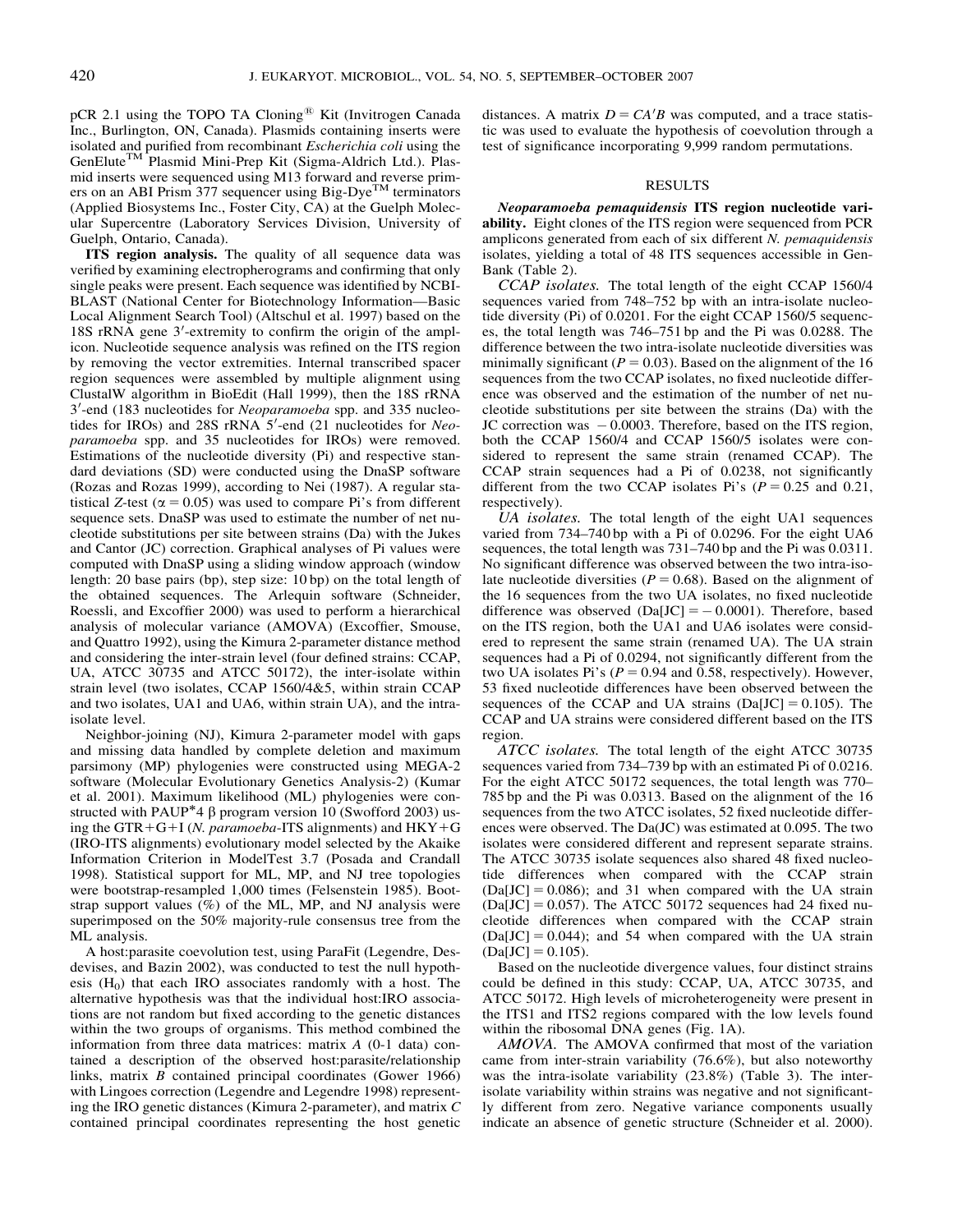| Source                             | No. of Clones ITS region<br>sequenced | total length<br>(bp) | ITS region<br>Pi(SD)                                            | ITS $1$ Pi $(SD)$                                   | 5.8S Pi (SD)                                                                                    | ITS 2 Pi (SD)                | GenBank<br>accession<br>numbers |
|------------------------------------|---------------------------------------|----------------------|-----------------------------------------------------------------|-----------------------------------------------------|-------------------------------------------------------------------------------------------------|------------------------------|---------------------------------|
| N. pemaquidensis                   |                                       |                      |                                                                 |                                                     |                                                                                                 |                              |                                 |
| CCAP 1560/4 <sup>1</sup>           | 8                                     | 748-752              | $0.0201 (0.00240)^{A}$                                          | $0.0369$ $(0.00431)^{A,B}$ 0.0100 $(0.00306)^{A}$   |                                                                                                 | $0.0129 (0.00212)^{A}$       | DO167506-13                     |
| CCAP 1560/5 <sup>1</sup>           | 8                                     | 746-751              |                                                                 |                                                     | 0.0288 (0.00339) <sup>B,C</sup> 0.0405 (0.00522) <sup>A,B</sup> 0.0017 (0.00120) <sup>B,C</sup> | $0.0325(0.00400)^B$          | DQ167514-21                     |
| CCAP <sup>2</sup>                  | 16                                    | 746-752              | $0.0238~(0.00216)^{A,B}$                                        | $0.0376~(0.00347)^{A,B}$                            | $0.0058$ $(0.00207)^{A,B}$                                                                      | $0.0221 (0.00313)^{\rm C}$   |                                 |
| UA1 <sup>1</sup>                   | 8                                     | 734-740              | $0.0296~(0.00246)^C$                                            | $0.0319(0.00322)^{A}$                               | $0.0033$ $(0.00158)^{B,D}$                                                                      | $0.0395(0.00332)^{B}$        | DQ167522-29                     |
| UA6 <sup>1</sup>                   | 8                                     | 731-740              | $0.0311 (0.00273)^{\rm C}$                                      | $0.0438~(0.00442)^{B}$                              | $0.0017~(0.00120)^{B,C}$                                                                        | $(0.0353)(0.00392)^{B}$      | DQ167530-37                     |
| $UA^2$                             | 16                                    | 731-740              | $0.0294~(0.00145)^C$                                            | $0.0358$ $(0.00294)^{A,B}$                          | $0.0025~(0.00115)^{B,D}$                                                                        | $0.0369$ $(0.00217)^{B}$     |                                 |
| ATCC 30735 <sup>1,2</sup>          | 8                                     | 734-739              | $0.0216 (0.00229)^{A}$                                          | $0.0339(0.00395)^{A}$                               | $0(0)^C$                                                                                        | $0.0226~(0.00253)^C$         | DO167538-45                     |
| ATCC 50172 <sup>1,2</sup>          | 8                                     | 770-785              | $0.0313(0.00307)^C$                                             | $0.0463(0.00658)^{B}$                               | $0.0034~(0.00242)^{B,C,D}$                                                                      | $0.0325(0.00359)^{\text{B}}$ | DO167546-53                     |
| <i>I. necator</i> related organism |                                       |                      |                                                                 |                                                     |                                                                                                 |                              |                                 |
| IRO-CCAP $1560/4$ <sup>1</sup>     | 4                                     | 357                  | $0.0028~(0.00095)^D$                                            | $0.0054(0.00288)^{\rm C}$                           | $0.0031(0.00164)^{B,C}$                                                                         | $0(0)^D$                     | DO167481-84                     |
| IRO-CCAP $1560/5$ <sup>1</sup>     | 4                                     | 357                  | $0.0042$ $(0.00153)^{D,E}$ 0.0054 $(0.00288)^C$                 |                                                     | $0.0062$ $(0.00209)^{A,D}$                                                                      | $0(0)^D$                     | DO167485-88                     |
| $IRO-CCAP2$                        | 8                                     | 357                  | $0.0035$ (0.00108) <sup>D,E</sup> 0.0054 (0.00253) <sup>C</sup> |                                                     | $0.0046~(0.00165)^{A,B}$                                                                        | $0(0)^D$                     |                                 |
| $IRO-UA11$                         |                                       | 369-371              | $0.0054$ (0.00287) <sup>D,E</sup> 0.0146 (0.00077) <sup>D</sup> |                                                     | $0.0031 (0.00164)^{B,C,D}$                                                                      | $0(0)^D$                     | DO167489-92                     |
| $IRO-UA61$                         | 4                                     | 370-371              | $0.0054$ (0.00183) <sup>D,E</sup> 0.0048 (0.00255) <sup>C</sup> |                                                     | $0.0093$ $(0.00338)^{A,D}$                                                                      | $0(0)^D$                     | DO167493-96                     |
| $IRO-UA2$                          | 8                                     | 369-371              |                                                                 | $0.0052$ $(0.00194)^{D,E}$ 0.0090 $(0.00469)^{C,D}$ | $0.0062$ $(0.00240)^{A,B}$                                                                      | $0(0)^D$                     |                                 |
| IRO-ATCC 30735 $1,2$               | 4                                     | 377                  | $0.0053$ $(0.00143)^{D,E}$ 0.0045 $(0.00237)^C$                 |                                                     | $0(0)^{C}$                                                                                      | $0.0146~(0.00531)^{A,C,E}$   | DO167497-500                    |
| IRO-ATCC 50172 <sup>1,2</sup>      | 4                                     | 356                  | $0.0056$ $(0.00100)^E$                                          | $0.0055(0.00291)^C$                                 | $0.0062$ $(0.00207)^{A,D}$                                                                      | $0.0048~(0.00257)^{D,E}$     | DO167501-04                     |
|                                    |                                       |                      |                                                                 |                                                     |                                                                                                 |                              |                                 |

1 Isolates.

necator related organisim.

<sup>2</sup>Strains.

 $A-E$ Within a column, means without a common superscript are significantly different ( $P < 0.05$ ).

CCAP, Culture Collection of Algae and Protozoa; UA, urchin amoeba; ATCC, American Type Culture Collection; IRO, Ichthyobodo necator related organism; ITS, internal transcribed spacer; Pi, nucleotide diversity; SD, standard deviation of the estimate.

The absence of inter-isolate variability supported the designation of CCAP 1560/4 and CCAP 1560/5 as CCAP strain, and UA1 and UA6 as UA strain.

IRO-ITS region nucleotide variability. Four clones of the ITS region were sequenced from PCR amplicons generated from IROs isolated from six different N. pemaquidensis isolates, yielding a total of 24 ITS sequences accessible in GenBank (Table 2).

IRO-CCAP. The total length of the IRO-CCAP1560/4 and IRO-CCAP 1560/5 sequences were 357 bp with an estimated Pi of 0.0028 and 0.0042, respectively. No significant difference was observed between the two intra-isolate nucleotide diversities  $(P = 0.43)$ . Based on the alignment of the eight sequences from the two isolates, no fixed nucleotide difference was observed  $(Da[JC] = 0)$ . Therefore, the isolates IRO-CCAP 1560/4 and IRO-CCAP 1560/5 were considered to represent the same strain (renamed IRO-CCAP). The IRO-CCAP strain sequences had a Pi of 0.0035, not significantly different from the two IRO-CCAP isolates Pi's  $(P = 0.62$  and 0.70, respectively).

IRO-UA. The total length of the four IRO-UA1 sequences varied from 369–371 bp with an estimated Pi of 0.0054. For the four IRO-UA6 sequences, the total length was 370–371 bp and the Pi is 0.0054. No significant difference was observed between the two intra-isolate nucleotide diversities  $(P = 1)$ . Based on the alignment of the eight sequences from the two IRO-UA isolates, no fixed nucleotide difference was observed  $(Da(JC) = -0.0003)$ . Therefore, based on the ITS region, the isolates IRO-UA1 and IRO-UA6 were considered to represent the same strain (renamed IRO-UA). The IRO-UA strain sequences had a Pi of 0.0052, not significantly different from the two IRO-CCAP isolates Pi's  $(P = 0.95$  and 0.94, respectively). However, 22 fixed nucleotide differences were observed between the sequences of the IRO-CCAP and IRO-UA strains  $(Da(JC) = 0.067)$ . The IRO-CCAP and IRO-UA strains were considered different based on the ITS region.

IRO-ATCC. The total length of the four ATCC 30735 sequences was 377 bp with an estimated Pi of 0.0053. The total length of the four ATCC 50172 sequences was 356 bp with a Pi of 0.0056. Based on the alignment of the eight sequences from the two IRO-ATCC isolates, 29 fixed nucleotide differences were observed. The Da(JC) was estimated at 0.087. The two isolates were considered different and represent separate strains. The IRO-ATCC 30735 isolate sequences also shared 21 fixed nucleotide differences when compared with the IRO-CCAP strain  $(Da(JC) = 0.067)$ ; and 33 when compared with the IRO-UA strain  $(Da(JC) = 0.102)$ . The IRO-ATCC 50172 sequences had 18 fixed nucleotide differences when compared with the IRO-CCAP strain  $(Da(JC) = 0.051)$ ; and 32 when compared with the IRO-UA strain  $(Da(JC) = 0.096).$ 

Based on these nucleotide divergence values, four distinct strains were defined in the present study: IRO-CCAP, IRO-UA, IRO-ATCC 30735, and IRO-ATCC 50172. Low or non-existent levels of microheterogeneity were found within the ITS sequence region (Fig. 1B).

AMOVA. The AMOVA revealed that most of the variation was explained by inter-strain variability (95.1%). We also noted low intra-isolate variability (5.0%) and negligible inter-isolate variability within strains (Table 3). The absence of inter-isolate variability confirmed the designation of the IRO-CCAP 1560/4 and IRO-CCAP 1560/5 isolates as IRO-CCAP strain, and IRO-UA1 and IRO-UA6 isolates as IRO-UA strain.

Neoparamoeba aestuarina ITS region. Two clones of the ITS region were sequenced from the *N. aestuarina* isolate and the respective IRO. Pairwise sequences comparison revealed 11 nucleotide substitutions for the amoeba's ITS region and only one for the IRO's. A single clone of the ITS region was used as outgroup in the phylogenetic analyses. The ITS region sequence length was 737 bp for *N. aestuarina* and 366 bp for the endosymbiont (accessible in GenBank, Table 2).

Neoparamoeba spp. phylogenetic analysis. The alignment of 828 nucleotides of ITS region sequences from 49 Neoparamoeba spp. was assessed by ML, MP and NJ analysis (Fig. 2A). The ML 50% majority-rule consensus tree rooted with a N. aestuarina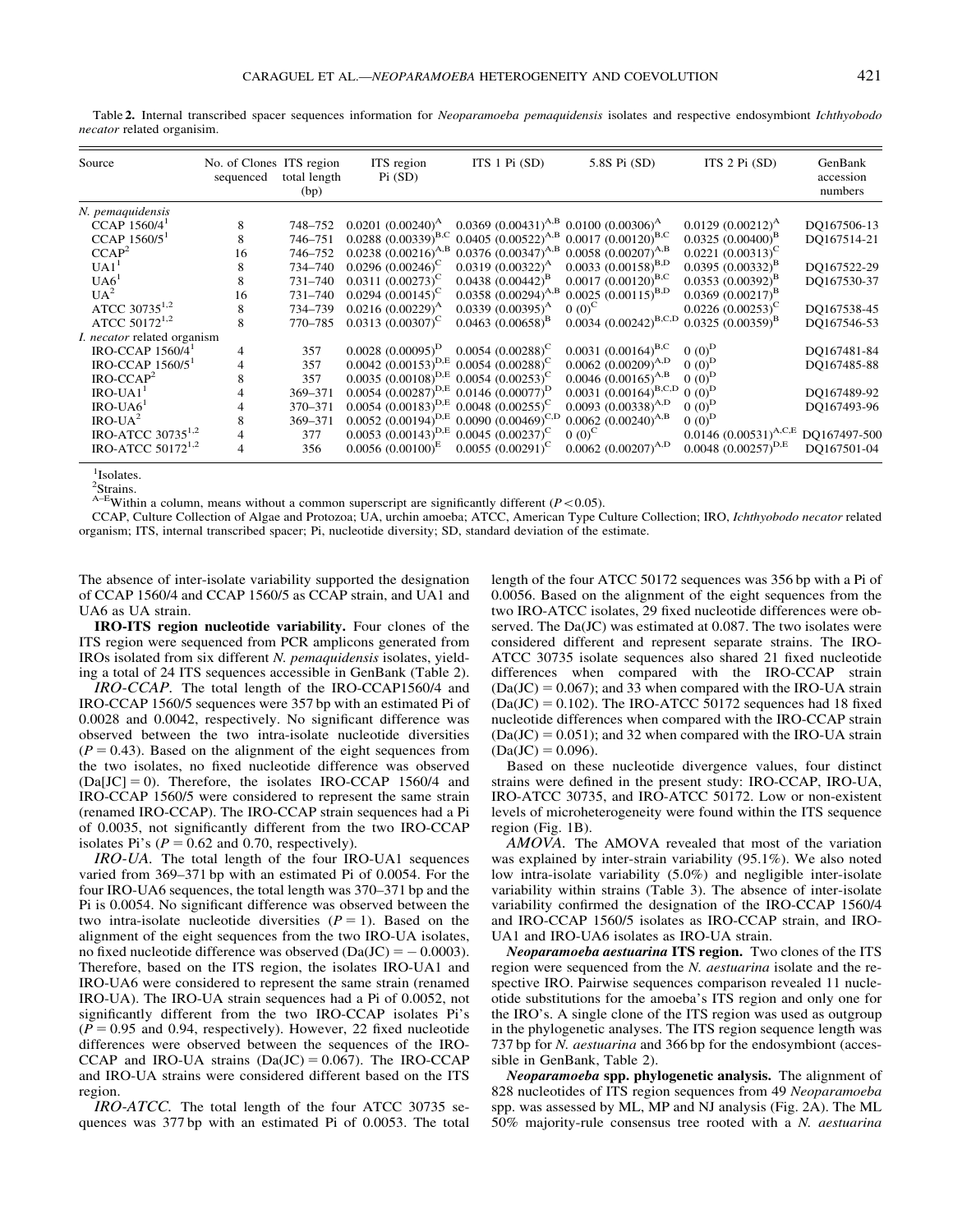

Fig. 1. Microheterogeneity variation along the internal transcribed spacer region. (A) Four Neoparamoeba pemaquidensis strains (1032 nucleotide alignment). (B) Four *Ichthyobodo necator* related organism strains (753 nucleotide alignment). The X-axis represents the nucleotide position in the alignment. Sliding window approach: 20 nucleotide length and 10 nucleotide steps.

outgroup, represents the branching order among the four N. pemaquidensis strains (Fig. 2A). N. pemaquidensis sequences were separated into two distinct sister groups. Within these groups, all clones from a single strain were consistently grouped together and formed a cluster supported by high bootstrap values (92%–100%). The sister groups, UA and ATCC 30735 strains, were supported by moderate bootstrap values (65%–84%). The CCAP and ATCC 50172 strains formed a monophyletic group supported by high bootstrap values (98%–99%) (Fig. 2A). The general branching structure produced by all analyses did not indicate a phylogeographic pattern.

Ichthyobodo necator-related organism phylogenetic analysis. The alignment of the 383 nucleotides from the 25 IRO ITS region sequences was assessed by ML, MP, and NJ analysis (Fig. 2B). The ML 50% majority-rule consensus tree rooted with an IRO-N. aestuarina outgroup, represents the branching order among the four N. pemaquidensis strains (Fig. 2B). All clones from a single strain were consistently grouped together and formed a cluster supported by high bootstrap values (94%– 100%). The IRO-UA strain sequences produced a well-supported monophyletic group (bootstrap value of 99%–100%) (Fig. 2B). The IRO-CCAP and IRO-ATCC 50172 strain sequences clustered together to form a sister group supported by low to moderate bootstrap values of 55%–84%. The IRO-ATCC 30735 strain's association with the IRO-CCAP and IRO-ATCC 50172 sister group was supported by low bootstrap values (50%–65%) (Fig. 2B).

Host:parasite coevolution test. Genetic distances based on the Kimura 2-parameter model were computed from the six aligned ITS consensus sequences from N. pemaquidensis isolates and compared with the genetic distances computed from the six aligned IRO-ITS consensus sequences. The ParaFit test indicated that there was a global relationship between the host and parasite

Table 3. Analyses of molecular variance (AMOVA) within the ITS sequence: (A) Neoparamoeba pemaquidensis; (B) Ichthyobodo necator related organism.

| Source of variation                                 | df | Sum of squares | Variance   | Percentage   |
|-----------------------------------------------------|----|----------------|------------|--------------|
|                                                     |    |                | components | of variation |
| (A) Neoparamoeba pemaquidensis ITS region           |    |                |            |              |
| Among strain                                        |    | 1551.81        | 43.75      | 76.6         |
| Among isolates within a strain                      |    | 23.62          | $-0.22$    | $-0.4$       |
| Within isolate (microheterogeneity)                 | 42 | 570.50         | 13.58      | 23.8         |
| Total                                               | 47 | 2145.94        | 57.10      | 100          |
| (B) Ichthyobodo necator related organism ITS region |    |                |            |              |
| Among strain                                        |    | 334.92         | 19.16      | 95.1         |
| Among isolates within a strain                      |    | 1.87           | $-0.02$    | $-0.1$       |
| Within isolate (microheterogeneity)                 | 18 | 18.25          | 1.01       | 5.0          |
| Total                                               | 23 | 355.04         | 20.15      | 100          |

The hierarchical structure of the analysis is the same for both organisms; 4 strains: CCAP, UA, ATCC 30735 and ATCC 50172; two isolates within the strain CCAP: CCAP 1560/4 and CCAP 1560/5; two isolates within the strain UA: UA1 and UA6.

ATCC, American type culture collection; CCAP, Culture Collection of Algae and Protozoa; ITS, internal transcribed spacer.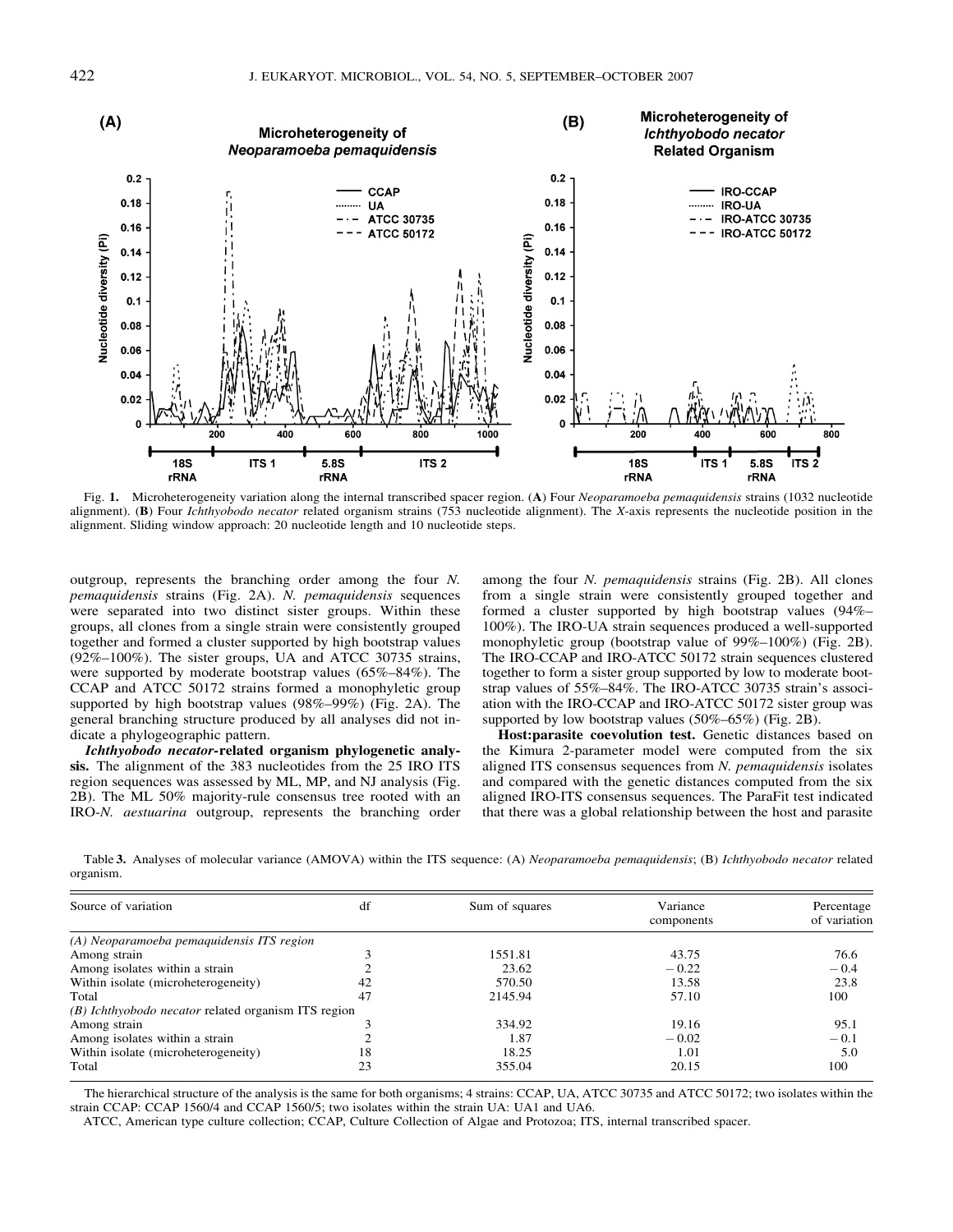

Fig. 2. The 50% majority-rule consensus phylogenetic trees for Neoparamoeba pemaquidensis and Ichthyobodo necator related organism strains based on internal transcribed spacer sequences. (A) Neoparamoeba pemaquidensis based on the alignment of 828 nucleotides. (B) Ichthyobodo necator related organism based on the alignment of 383 nucleotides. Values at nodes represent the bootstrap percentages from 1,000 replicates for maximum likelihood, maximum parsimony and neighbor-joining, respectively. Each strain includes the cluster of all cloned sequences.

(endosymbiont) phylogenies, mediated by the table of host:parasite association links  $(P<0.001)$ . The test confirmed that the phylogenies were generally congruent. Additionally, the ParaFit test for individual host:parasite links indicated significant coevolution  $(P<0.02)$  for all established associations except for the N. pemaquidensis ATCC 30735 strain and its respective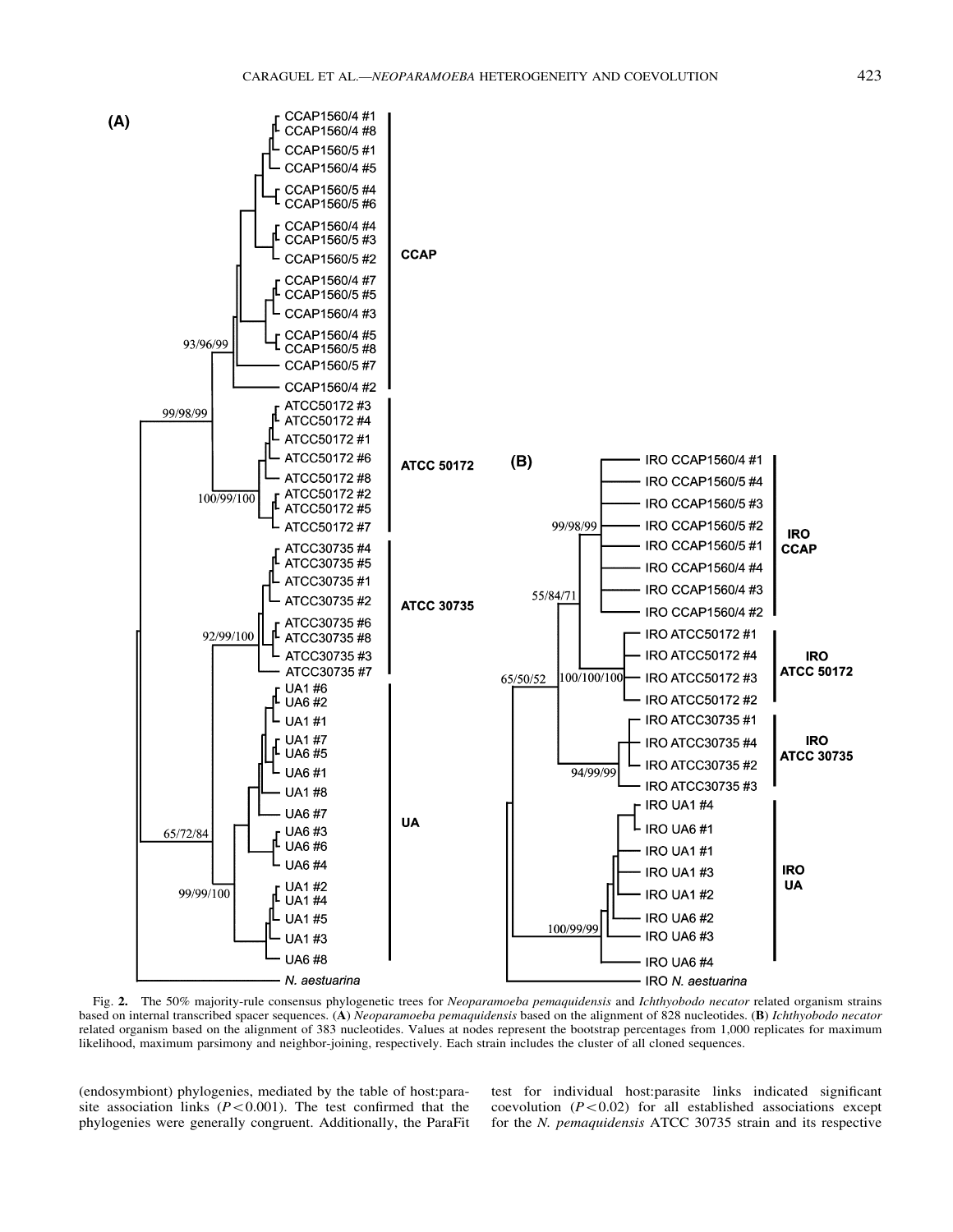endosymbiont IRO-ATCC 30735 where the null hypothesis  $H_0$ was not rejected  $(P = 0.30)$ .

### DISCUSSION

Evaluation of the *N. pemaquidensis* ITS region revealed quantitative intra-specific variability that permitted the definition of four strains among the six isolates studied. In two cases, we observed that phenotypically distinguishable clones of N. pemaquidensis (CCAP 1560/4 and CCAP 1560/5, UA1 and UA6) could not be separated at the molecular level, and thus we assigned the clones to the same strain. Genetic distances between strains (Da) revealed that the ITS region is an efficient subspecies marker for N. pemaquidensis. Nevertheless, the presence of high intra-isolate variability in N. pemaquidensis suggests that microheterogeneity may confound our ability to differentiate isolates.

Microheterogeneity. We observed significant levels of microheterogeneity in the nuclear rDNA of all six strains of N. pemaquidensis. Some microheterogeneity was found throughout the stretch of rDNA that we studied (1–3 differences from pairwise comparisons out of the  $183$  nucleotides sequenced of the  $3'$ end of the 18S rDNA), but most of it occurred in the ITS1 and ITS2 regions. Approximately 24% of the ITS region total intraspecific variation observed in N. pemaquidensis was explained by microheterogeneity (Table 3). Dyková et al. (2005) reported surprisingly high divergence levels among cloned 18S rDNA sequences (microheterogeneity) with 16–52 differences observed within an isolate from pairwise comparisons. In contrast, several previous studies did not report or describe any microheterogeneity for 18S rDNA sequences (Elliot et al. 2001; Fiala and Dyková 2003; Peglar et al. 2003; Wong et al. 2004). We believe that the levels of microheterogeneity that we and Dyková et al. (2005) have observed are the rule in Neoparamoeba.

In the current study, we demonstrated higher microheterogeneity than previously reported from any Neoparamoeba spp. or closely related organism. Low to non-existent levels of microheterogeneity have been found in studies from different amoebae: Entamoeba sp. (Som et al. 2000), Naegleria sp. (De Jonckheere 2004), and Acanthamoeba (Stothard et al. 1998). However, significant intra-specific polymorphism has been found in the marine alveolate protozoan Perkinsus marinus (Brown, Hudson, and Reece 2004). Brown et al. (2004) detailed intra-isolate variation in the ITS region (0.001–0.015) with the highest variation of 0.031 occurring in the ITS1 locus. The microheterogeneity found among the N. pemaquidensis isolates varied from 0.0201–0.0313 for the entire ITS region with the highest variation in ITS1 (0.032–0.046). Given the relatively small number of clones examined per isolate, perhaps we detected only a fraction of the ITS region heterogeneity present within the genome. Thus, actual levels of microheterogeneity are probably higher than the current estimates.

Several origins for the observed level of microheterogeneity are plausible. The production of sequence heterogeneity from a single Neoparamoeba isolate may be the result of PCR artefact (Tindall and Kunkel 1988; Pääbo, Irwin, and Wilson 1990). However, using the same PCR reagents, we obtained low or non-existent microheterogeneity within the IRO sequences (Table 3 and Fig. 1B). Therefore, biased PCR is not a likely reason to explain the observed microheterogeneity, whereas it could minimally result in overestimates. Alternatively, sequence heterogeneity could be accounted for if the N. pemaquidensis cultures were not clonal and therefore, contained several different isolates. We tested the nonclonality hypothesis by establishing new clonal cultures from the UA6 isolate. The UA6 Neoparamoeba and IRO nucleotide diversity levels (0.0307 and 0.0041, respectively) were not significantly different ( $P = 0.92$  and 0.58, respectively) from the nucleotide diversities found in the initial UA6 clone sequences. We can therefore reject the hypothesis that a non-clonality effect could account for the observed microheterogeneity.

Our results suggest that the assumption of concerted evolution, as it is normally perceived to operate in eukaryotic cells (Dover 1982; Elder and Turner 1995), is not totally appropriate for Neoparamoeba. Multiple functional rDNA copies have been found within the apicomplexan parasite, *Plasmodium*. However, the microheterogeneity observed in N. pemaquidensis is different than the poly-allelic pattern described in the 18S rDNA gene copies in the Plasmodium vivax genome (Li et al. 1997). The variation observed between the four to eight dispersed genomic rDNA copies in Plasmodium is correlated with the stage-specific expression of the parasites in different hosts (mosquito and human) and cell types (erythrocytes and hepatocytes) (Li et al. 1997). For N. pemaquidensis, the amoeba trophozoite is the only known life stage and sexual reproduction has never been observed. Therefore, the likelihood that the microheterogeneity exhibited within the ITS regions of N. pemaquidensis correlates with life stages or the varying life history strategies of this amphizoic amoeba appears remote. Interestingly, sequence microheterogeneity does not introduce so much ''noise'' into the data that phylogenetic relationships among the strains are obscured, a result also obtained by Burreson, Reece, and Dungan (2005) for Perkinsus. This observation suggests that nucleotide sequence homogeneity among rDNA copies is still maintained within a strain by partial mechanisms of homogenization. The IROs that we examined showed far lower levels of rDNA microheterogeneity, levels more consistent with those observed in the great majority of eukaryotes. Whatever the extent of genomic integration that exists between the IRO and its host, it has not extended to the control of the mechanism of rDNA evolution. Therefore, the morphological (Martin 1987), antigenic (Villavedra et al. 2005), and now genetic plasticity present in N. pemaquidensis may be considered the result of a complex adaptation of the amoeba and its endosymbiont to a wide range of life styles and environments.

Coevolution. The topologies of the N. pemaquidensis and IRO phylograms differ. The dissymmetry between the trees is caused by the unresolved branching order between the UA cluster, the ATCC 30735 cluster and the cluster formed by the CCAP and ATCC 50175 strains. The lack of congruence between these phylogenetic analyses does not refute the hypothesis of coevolution. Nevertheless, the ParaFit test to estimate the robustness of the coevolution hypothesis between N. pemaquidensis and the IRO supported the hypothesis that the two protists followed coordinated evolution and shared specific relationships. Even if the individual ATCC 30735 association is not confirmed, the global coevolution pattern is established and corroborates the congruent phylogenies previously observed by Dyková et al. (2003) and Dyková and Lom (2004) from three IRO types and their N. pemaquidensis host. Additional studies should be done with N. aestuarina and N. branchiphila to verify if the observed pattern is ubiquitous within the genus Neoparamoeba.

This result is consistent with the little that we know of the biology of the Neoparamoeba/IRO association. To our knowledge, no cell of Neoparamoeba has ever been observed without an IRO, and the two protists have never been separated from each other experimentally, nor isolated nor cultured independently (Hollande 1980). Assuming that the two organisms could not be separated and are following coordinated evolution, our results establish that N. *pemaquidensis* and the IRO are intimately and obligately associated. This conclusion however may not extend to other parasome-containing amoebae. O'Kelly et al. (2001) noted that the entity known as Korotnevella nivo Smirnov, 1997 is indistinguishable at the ultrastructural level from Paramoeba eilhardi Schaudinn, 1896, except that the former lacks a parasome. Molecular sequence data should provide further insights into the relative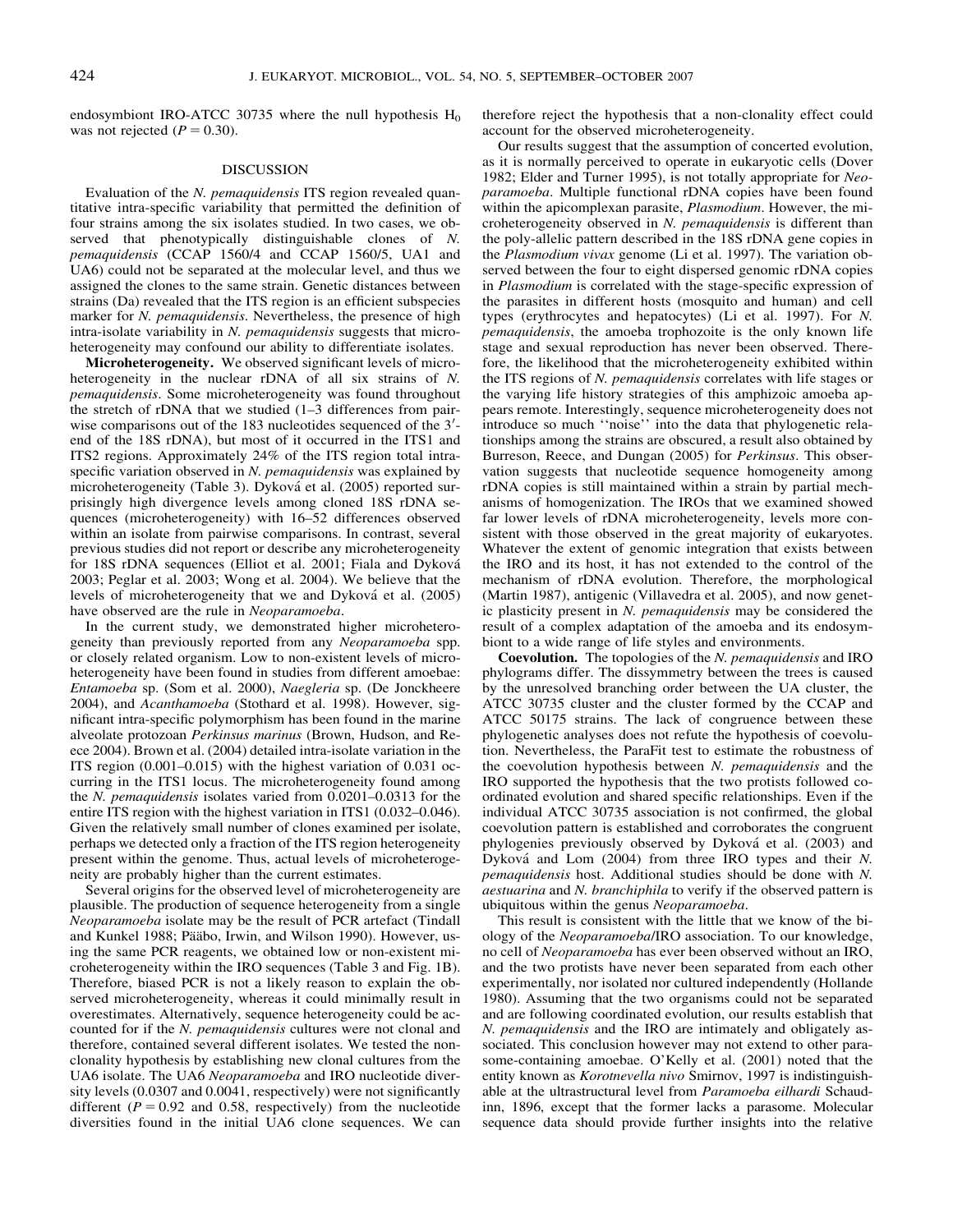phylogenetic closeness of K. nivo and P. eilhardi. Until then, it is intriguing to consider that symbiont-free cells of a susceptible species are available for infection in nature. Endosymbiotic relationships suggest some level of dynamic cytonuclear association with different degrees of mutual exchange. Further genomic comparisons between *Neoparamoeba* and its endosymbiont should therefore reveal some level of reciprocal genomic transfers. Indeed, Paramoeba and Neoparamoeba may therefore represent two stages in the development of an obligate symbiotic relationship between two lineages of free-living heterotrophic protists, and may provide an excellent model in which to study genomic integration.

#### ACKNOWLEDGMENTS

We thank Dr. H. Strynh for critical review of the statistical analysis, and Dr. N. Donay for assistance and expertise with the Neoparamoeba cultures. We also thank Dr. Y. Wang and H. Andawa for discussions regarding the ML analysis. Funding for the Canadian Lobster Health Research Project delivered by the AVC Lobster Science Centre represents a consortium of private sector companies, fishermen's organizations, First Nations, provincial and federal government agencies, including the Atlantic Innovation Fund through the Atlantic Canada Opportunities Agency.

### LITERATURE CITED

- Altschul, S. F., Madden, T. L., Schaffer, A. A., Zhang, J., Zhang, Z., Miller, W. & Lipman, D. J. 1997. Gapped BLAST and PSI-BLAST: a new generation of protein database search programs. Nucleic Acids Res., 25:3389–3402.
- Brown, G. D., Hudson, K. L. & Reece, K. S. 2004. Multiple polymorphic sites at the ITS and ATAN loci in cultured isolates of Perkinsus marinus. J. Eukaryot. Microbiol., 51:312–320.
- Burreson, E. M., Reece, K. S. & Dungan, C. F. 2005. Molecular, morphological, and experimental evidence support the synonymy of Perkinsus chesapeaki and Perkinsus andrewsi. J. Eukaryot. Microbiol., 52:258–270.
- Cann, J. P. & Page, F. C. 1982. Fine structure of small free-living Paramoeba (Amoebida) and taxonomy of the genus. J. Mar. Biol. Assn., 62:25–43.
- Chatton, E. 1953. Ordre des Amoebiens nus. In: Grassé, P. P. (ed.), Traité de Zoologie. Masson et Cie, Paris. p. 3–148.
- De Faria, J. G., da Cunha, A. M. & Pinto, C. 1922. Estudos sobre Protozoarios do mar. Mem. Inst. Oswaldo Cruz, 15:186–208.
- De Jonckheere, J. F. 2004. Molecular definition and the ubiquity of species in the genus Naegleria. Protist, 155:89–103.
- Dover, G. 1982. Molecular drive: a cohesive mode of species evolution. Nature, 299:111–117.
- Dykova´, I. & Lom, J. 2004. Advances in the knowledge of amphizoic amoeba infecting fish. Folia Parasitol., 51:81–97.
- Dykova´, I., Figueras, A. & Novoa, B. 1995. Amoebic gill infection of turbot, Scophthalmus maximus. Folia Parasitol., 42:91–96.
- Dykova´, I., Figueras, A. & Novoa, B. 1999. Epizoic amoebae from the gills of turbot Scophthalmus maximus. Dis. Aquat. Org., 38:33–38.
- Dyková, I., Figueras, A. & Peric, Z. 2000. Neoparamoeba Page, 1987: light and electron microscopic observations on six strains of different origin. Dis. Aquat. Org., 43:217–223.
- Dyková, I., Fiala, I., Lom, J. & Lukeš, J. 2003. Perkinsiella amoebae-like endosymbionts of *Neoparamoeba* spp., relatives of the kinetoplastid Ichthyobodo. Eur. J. Protistol., 39:37–52.
- Dyková, I., Figueras, A., Novoa, B. & Casal, J. F. 1998. Paramoeba sp., an agent of amoebic gill disease of turbot Scophthalmus maximus. Dis. Aquat. Org., 33:137–141.
- Dykova´, I., Nowak, B. F., Crosbie, P. B., Fiala, I., Peckova, H., Adams, M. B., Machackova, B. & Dvorakova, H. 2005. Neoparamoeba branchiphila n. sp., and related species of the genus Neoparamoeba Page, 1987: morphological and molecular characterization of selected strains. J. Fish. Dis., 28:49–64.
- Elder, J. F. & Turner, B. J. 1995. Concerted evolution of repetitive DNAsequences in eukaryotes. Quart. Rev. Biol., 70:297-320.
- Elliot, N. G., Wong, F. & Carson, J. 2001. Detection and abundance of Paramoeba species in the environment. Project Report, FRDC Project, Hobart, TAS 7001. 68 p. 98/209.
- Excoffier, L., Smouse, P. E. & Quattro, J. M. 1992. Analysis of molecular variance inferred from metric distances among DNA haplotypes: application to human mitochondrial DNA restriction data. Genetics, 131:479–491.
- Felsenstein, J. 1985. Confidence-limits on phylogenies an approach using the Bootstrap. Evolution, 39:783–791.
- Fiala, I. & Dyková, I. 2003. Molecular characterisation of Neoparamoeba strains isolated from gills of Scophthalmus maximus. Dis. Aquat. Org., 55:11–16.
- Gower, J. C. 1966. Some distant properties of latent root and vector methods used in multivariate analysis. Biometrika, 53:325–338.
- Grell, K. G. 1961. Uben den "Nebenkörper" von Paramoeba eilhardi Schaudinn. Arch. Protistenkd., 105:303-312.
- Grell, K. G. 1968. Protozoologie. 2nd ed. Springer, Berlin.
- Grell, K. G. & Benwitz, G. 1970. Ultrastrukturb Mariner Amoben I. Paramoeba eilhardi Schaudinn. Arch. Protistenkd., 112:119–137.
- Hall, T. A. 1999. BioEdit: a user-friendly biological sequence alignment editor and analysis program for Windows 95/98/NT/XP. Nucleic Acids Symp. Ser., 41:95–98.
- Hillis, D. M. & Dixon, M. T. 1991. Ribosomal DNA molecular evolution and phylogenetic inference. Quart. Rev. Biol., 66:410–453.
- Hollande, A. 1940. Le  $\ll$  Nebenkörper  $\gg$  de certains Cryptomonas et la critique du cycle de Paramoeba eilhardi selon Schaudinn. Bull. Soc. Zool., 65:211–216.
- Hollande, A. 1980. Identification du parasome (Nebenkern) de Janickina pigmentifera à un symbionte (Perkinsiella amoebae nov. gen. nov. sp.) apparenté aux flagellés Kinoplastidiés. Protistologica, 16:613-625.
- Janicki, C. 1912. Untersuchungen an Parasitischen Arten der Gattun Paramoeba Schaudinn (P. pigmentifera Grassi und P. chaetognathi Grassi). Verh. Naturforsch. Ges. Basel, 23:1–16.
- Janicki, C. 1928. Studien am Genus Paramoeba Schaudinn. Z. Wiss. Zool., 131:588–644.
- Jones, G. M. 1985. Paramoeba invadens n. sp. (Amoebida, Paramoebidae), a pathogenic amoeba from the sea urchin, Strongylocentrotus droebachiensis, in eastern Canada. J. Protozool., 32:564–569.
- Kent, M. L., Sawyer, T. & Hedrick, R. P. 1988. Paramoeba pemaquidensis (Sarcomastigophora: Paramoebidae) infestation of the gills of Coho salmon Oncorhynchus kisutch reared in sea water. Dis. Aquat. Org., 5:163–169.
- Kirkaldy, G. W. 1903. Miscellanea Rhynchotalia. Entomologist, 36:179–181.
- Kudo, R. R. 1966. Protozoology. 5th edn. Thomas, Springfield. p. 111.
- Kumar, S., Tamura, K., Jakobsen, I. B. & Nei, M. 2001. MEGA2: molecular evolutionary genetics analysis software. Bioinformatics, 17: 1244–1245.
- Legendre, P. & Legendre, L. 1998. Numerical Ecology. 2nd English edn. Elsevier Science BV, Amsterdam. p. 870.
- Legendre, P., Desdevises, Y. & Bazin, E. 2002. A statistical test for hostparasite coevolution. Syst. Biol., 51:217–234.
- Li, J., Gutell, R. R., Damberger, S. H., Wirtz, R. A., Kissinger, J. C., Rogers, M. J., Sattabongkot, J. & McCutchan, T. F. 1997. Regulation and trafficking of three distinct 18S ribosomal RNAs during development of the malaria parasite. J. Mol. Biol., 269:203–213.
- Martin, R. E. 1987. Adhesion, morphology, and locomotion of Paramoeba pemaquidensis Page (Amoebida, Paramoebidae): effects of substrate charge density and external cations. J. Protozool., 34:345–349.
- Minchin, E. A. 1922. An Introduction to the Study of Protozoa. Arnold, London. p. 517.
- Moreira, D., Lopez-Garcia, P. & Vickerman, K. 2004. An updated view of kinetoplastid phylogeny using environmental sequences and a closer outgroup: proposal for a new classification of the class Kinetoplastea. Int. J. Syst. Evol. Microbiol., 54:1861–1875.
- Mullen, T. E., Nevis, K. R., O'Kelly, C. J., Gast, R. J. & Frasca, S. Jr. 2005. Nuclear small-subunit ribosomal RNA gene-based characterization, molecular phylogeny and PCR detection of the Neoparamoeba from Western Long Island Sound lobster. J. Shellfish Res., 24:719–732.
- Mullen, T. E., Russel, S., Tucker, M. T., Maratea, J. L., Koerting, C., Hinckley, L., de Guyse, S., Frasca, S. Jr. & French, R. A. 2004. Paramoebiasis associated with mass mortality of American lobster (Homarus americanus) in Long Island Sound, USA. J. Aquat. Anim. Health, 16:29–38.